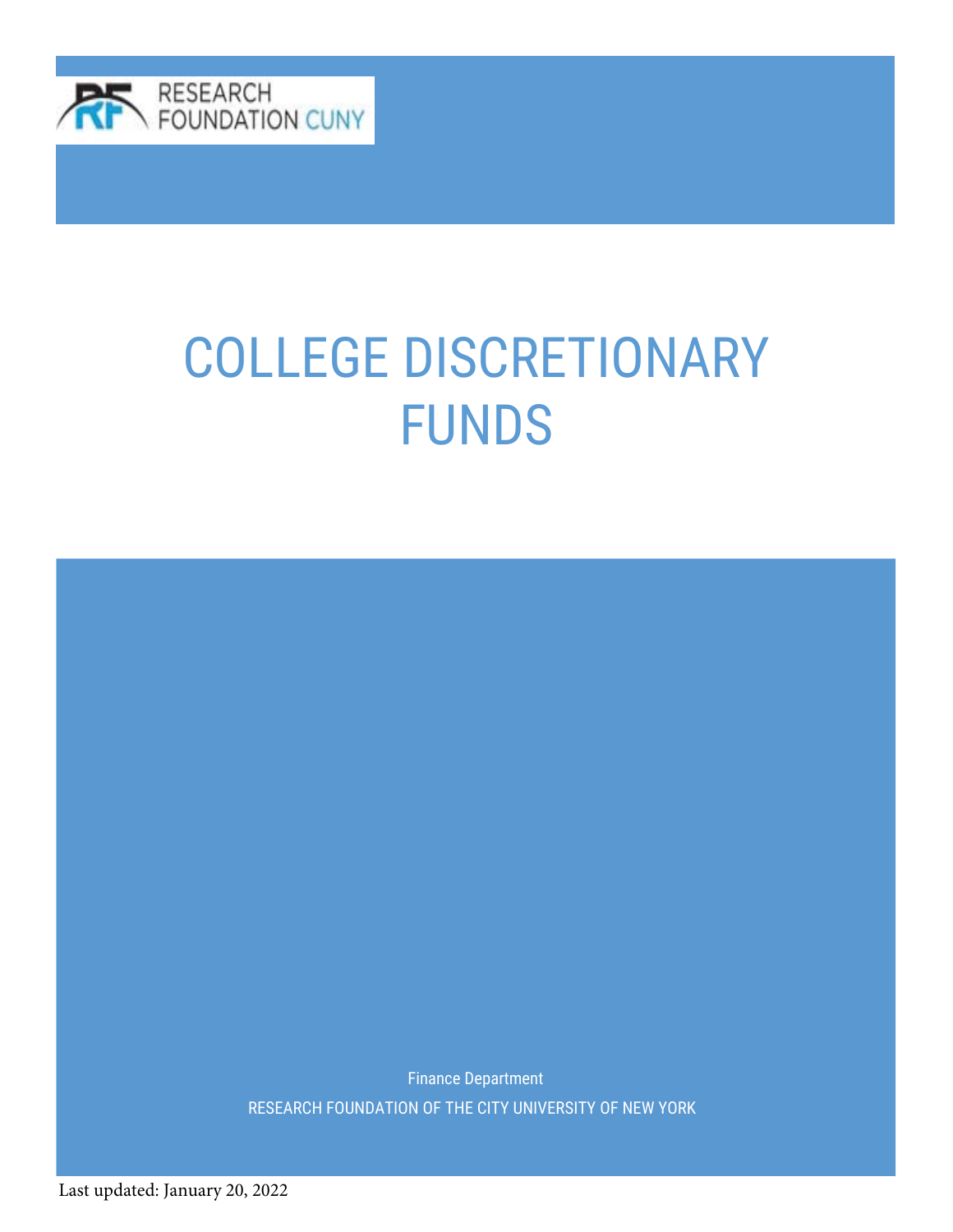

#### **I. Purpose**

The Research Foundation of the City University of New York (RF), as fiscal agent for the City University of New York (CUNY), is responsible for administering all federal, state, city and private sponsored programs awarded to the CUNY colleges.

The RF is also responsible for administering *Discretionary Funds* (aka 9th ledger accounts) for the colleges.

The purpose of this document is to identify the various types of *Discretionary (9th ledger) Accounts*  administered by the RF and provide guidance on the appropriate use of these funds.

#### **II. Discretionary Funds**

All *Recovery*, *Recovery Derived*, and *Recovery General* accounts are 9th ledger projects that are referred to as *Discretionary Funds*. These accounts are administered by RF's Finance Department.

#### **a. Recovery Accounts**

Sponsor reimbursements to the individual CUNY colleges for costs incurred to carry out sponsored programs are recorded in separate RF accounts referred to as *Recovery Accounts*.

There are four (4) types of *Recovery Accounts* for each college. They are identified as follows:

#### **1. Facilities & Administrative (F&A)**

F&A costs are real costs that are included in sponsored program funding that are over and above the direct program costs, which reimburse colleges for the use of their institutional resources in support of sponsored program activities. F&A costs are general in nature, shared by multiple users, and not easy to determine each user's share. F&A costs include electricity, water, utilities, and administrative research services. These costs are sometimes referred to as *indirect costs. (RF project # structure: 900XX-00 99)* 

#### **2. Released Time\***

Released Time costs are for salaries and fringe benefits of faculty who are paid by the college but have been released from their normal duties during the regular school semesters to work on sponsored grants or contracts. These costs are reimbursable by sponsors.

Adjuncts hired to replace faculty on released time are paid by the colleges – not the RF; however, colleges may request reimbursement of these costs from their Released Time Recovery account. This type of payment or payout is processed as a Refund to College. A list of the adjuncts paid must be provided by the college. All other supporting documentation must be maintained by the college and be made available upon the RF's request. (*RF project # structure: 991XX-00 99 - Released Time Salary / RF project # structure: 991XX-50 99 - Released Time Fringe)*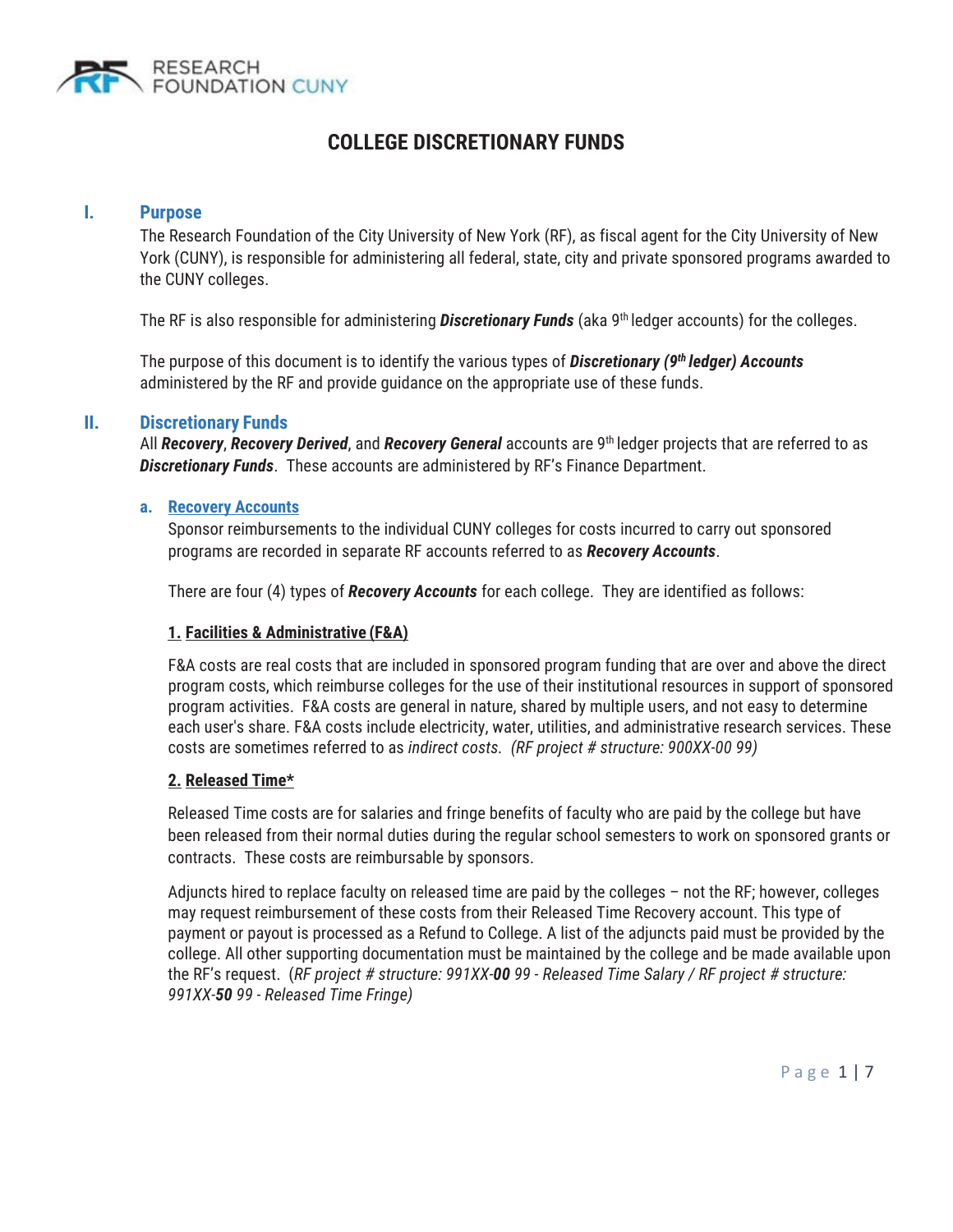

#### **3. Summer Salary\***

Summer Salary costs are the salaries and fringe benefits associated with faculty who work on a sponsored program (or a recovery-derived account – see below) over the summer months, outside the time frame of their academic appointment. The salaries earned from working on sponsored programs during the summer is paid to the faculty members by their respective college; these costs are reimbursable by sponsors. (*RF project # structure: 994XX-00 99)* 

*\*All funds recovered or credited to the Released Time Fringe and the Summer Salary Recovery accounts are classified as Tax Levy. These funds are reimbursed to CUNY's Office of the Budget and Finance (OBF) annually.*

#### **4. Interest Income**

The RF earns interest on the investment of its funds (i.e. sponsor advances) and distributes it to the CUNY colleges in accordance with its Interest Distribution policy. *(RF project # structure: 992XX-00 99)* 

#### **b. Recovery Derived Accounts**

The college Presidents often use their college recoveries (typically F&A and Released Time) to fund pilot projects of their faculty or to support the activities of deans and departments; separate RF (9th ledger) accounts are created for these purposes. These accounts are referred to as *Recovery-Derived* accounts.

The college President (or his/her designee) may submit a request to the Finance department to set up a new Recovery-Derived account. The following information is required:

- Project title
- $\bullet$  PI name(s)
- Project start & end date
- Purpose of the project
- Affiliated department
- Funding source (i.e. Recovery Account used to fund this new Recovery-Derived account)
- $\bullet$  Funding amount

#### **c. Recovery General Accounts**

All other 9th ledger accounts not identified as Recovery or Recovery Derived are classified as a *Recovery General Account*. RF currently administers two (2) Recovery General Account types.

#### **1. Closeout of Performance-Based Contracts**

The excess funds that a college may retain from the close out of sponsored awards, specifically the performance-based accounts, are credited to a separate College Recovery account. These funds are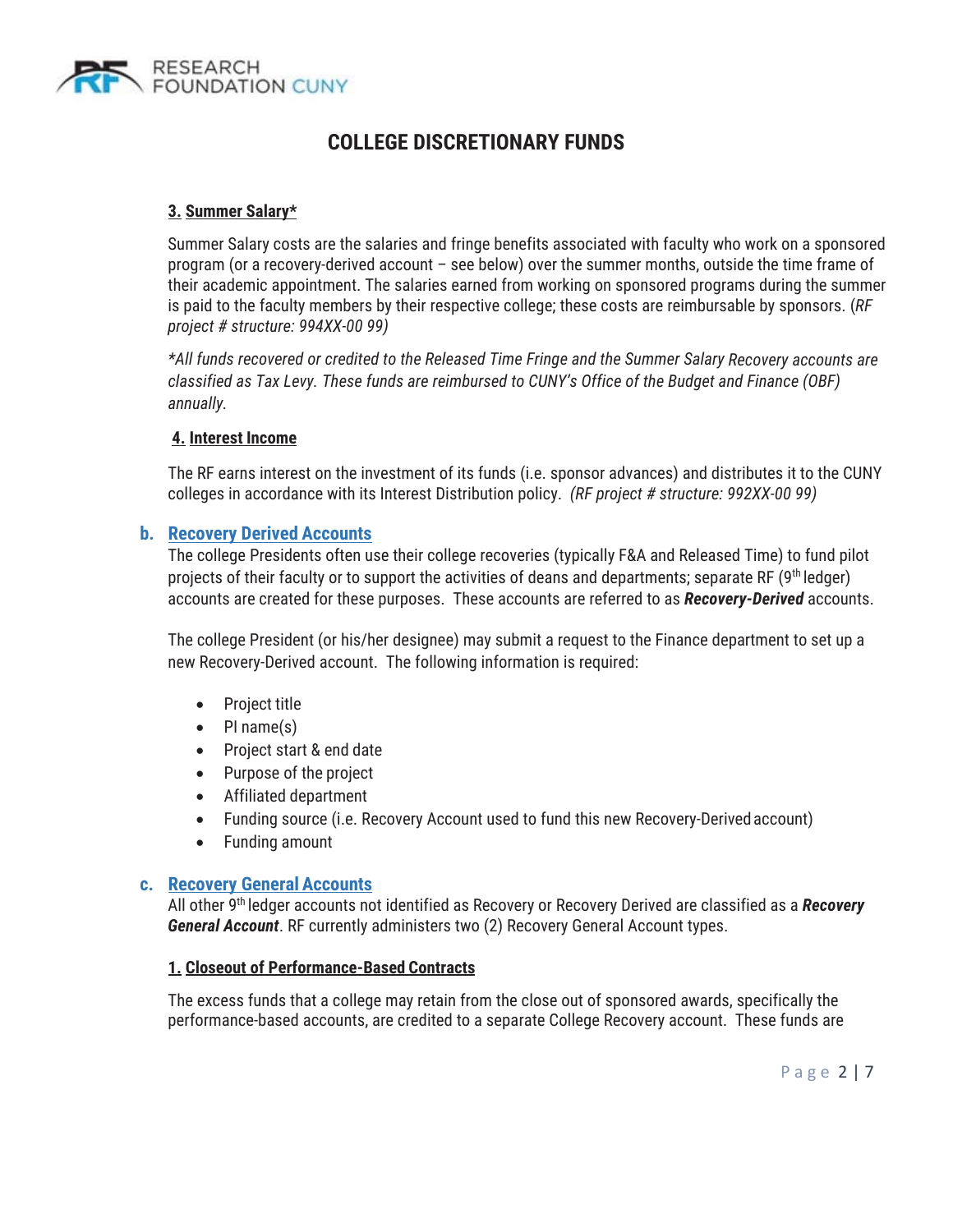

recorded as revenue to the college if the contract terms require no further obligations from the college. (*RF project # structure: 995XX-00 99)* 

#### **2. Concur Accrual Accounts**

These are Concur Purchase Card holding accounts, transactions posted on these accounts are pending allocation to their proper expense code and accounts. (*RF project # structure: 961XX-00 99)* 

For financial statement purposes, these accounts are classified and reported as *Agency Funds* to the RF since these accounts belong solely to the colleges while the RF serves as the custodian of these funds for CUNY; as such, no revenues or expenses generated from these accounts are reported as RF activity.

#### **III. Purpose Codes**

All transactions processed on Discretionary accounts must be categorized into one of the following purpose codes:

- A Instructional
- B Organized Research
- C Departmental Administration
- D Student Services
- E General Administration
- F Sponsored Project Administration
- G Physical Plant
- H Other Institutional Activity
- I Library Expenses
- J Other Sponsored Activity

These Purpose Codes are used for reporting purposes. Each Recovery Account transactions must be assigned a purpose code. For Recovery-Derived and Recovery-General accounts, the purpose code that's assigned at the project level will apply to all transactions.

#### **IV. Use of Discretionary Funds**

There are no externally imposed restrictions on how sponsor reimbursements should be used, particularly from the federal government's perspective as it relates to F&A recoveries. However, good business practices must be enforced in that such funds are generally used by the colleges to advance the mission of the University and to support research programs and activity.

In this regard, Discretionary funds may be used to:

- Increase University research capabilities;
- Support research administrative and management services;
- Build or renovate research facilities: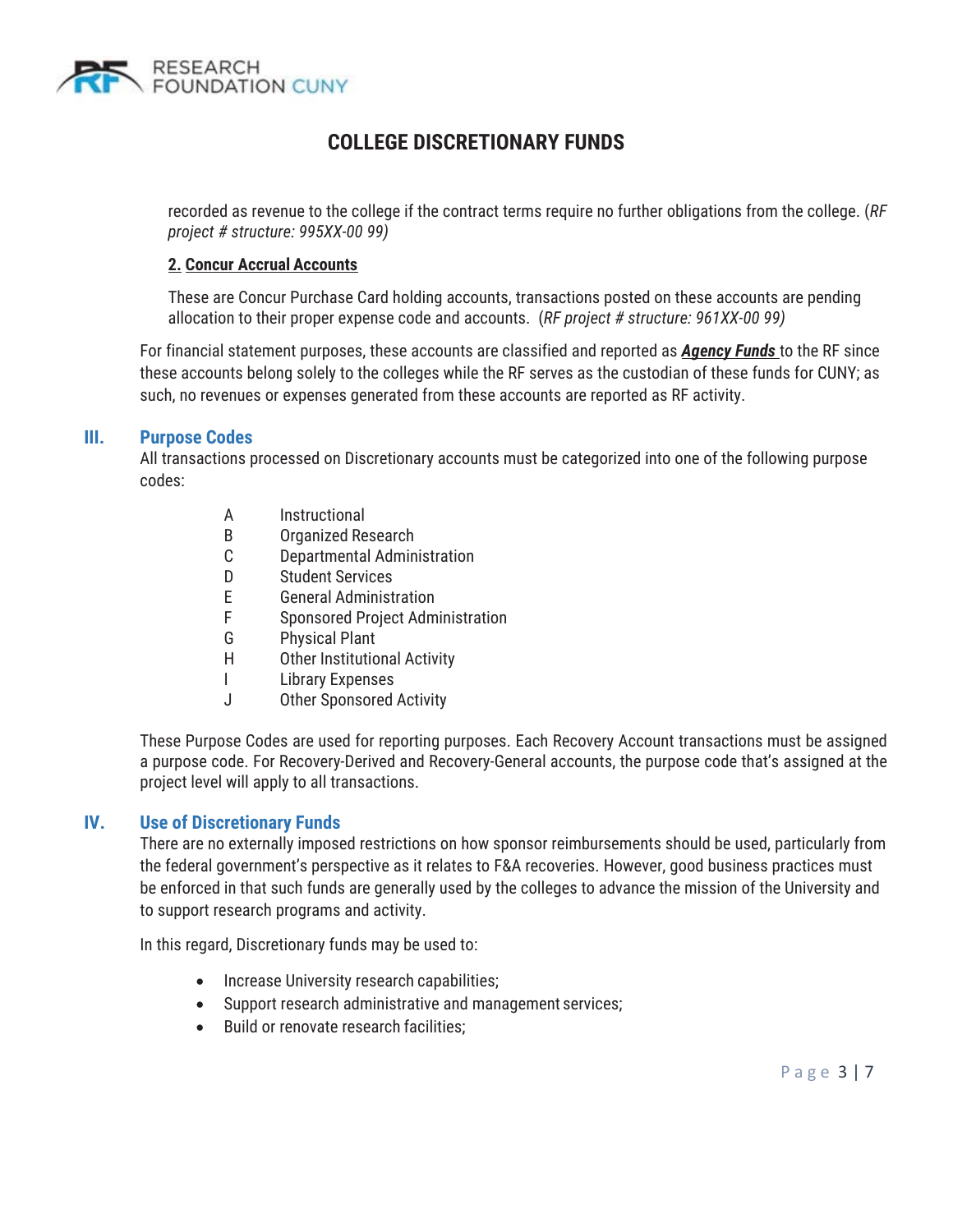

- Purchase equipment or materials as needed to support research;
- Support research in departments where outside grant funding is not available;
- Match funds that are required for sponsored projects;
- Cover budget overruns or disallowed costs on sponsored projects

Discretionary funds may not be used for:

- Alcoholic Beverages
- Personal Expenses (Entertainment, Recreational Memberships benefiting the individual, companion or spouses' costs)
- $\bullet$  Personal recognition events
- $\bullet$  First class air fair
- Office Décor

All charges to discretionary accounts must be for a valid business purpose and good judgement should be used in determining the propriety of all expenses. Expenses must have proper supporting documentation and adhere to RF purchasing and expense guidelines. The RF reserves the right to reject all financial transactions that do not adhere to its guidelines.

At its discretion, the RF reserves the right to submit transactions to senior executives at the college or to CUNY's Budget and Finance Office for their review and approval prior to processing.

It is the responsibility of the college President and other college officials to ensure that Discretionary funds are used appropriately. All items purchased with Discretionary funds are the property of the college.

#### **V. CUNY-RF Expense Matrix**

The attached expense matrix should be consulted when purchasing goods and services with Discretionary funds. Please note that this matrix serves as guidance for determining how funds may be used. Any proposed use of funds that are not consistent with these guidelines, in the case of extraordinary circumstances, must be justified in writing and approved prior to commitment of funds by the Vice President of Finance (for college expenditures), or the University's Chief Financial Officer (for CUNY central expenditures). In all cases, purchases are subject to budget availability and most require a pre-approval by the college or Central Office, as the case may be.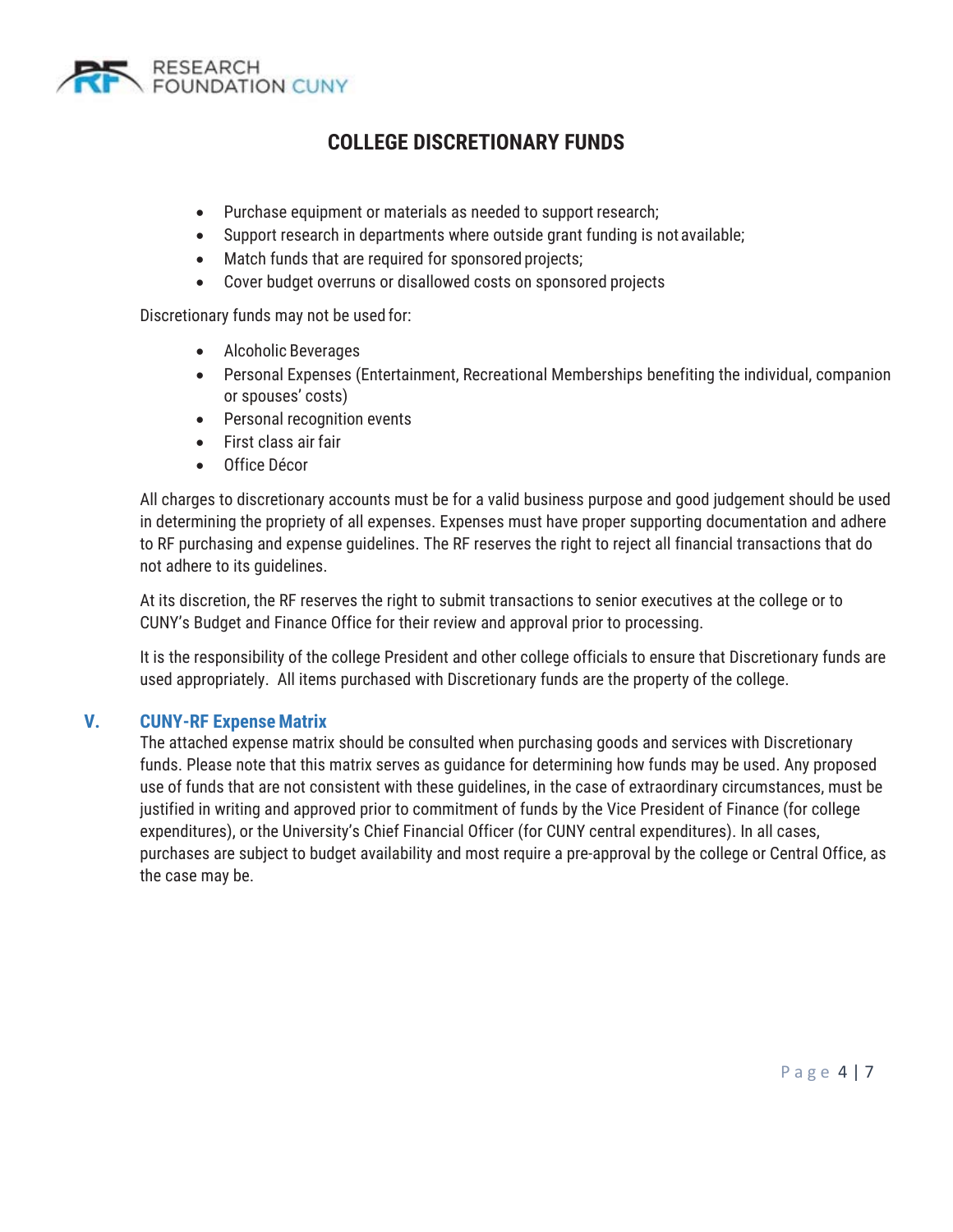

#### **MATRIX LEGEND**

WHITE – means that the type of expense can be purchased using Discretionary funds. All purchases are however are subject to budget availability and proper approvals and should support the university's mission.

GRAY– means that the type of expense cannot be purchased using Discretionary funds. Any proposed and infrequent use of funds that are not consistent with these guidelines must be justified in writing, follow the approval processes noted above, and reported annually as part of the non-tax levy reporting requirement.

#### **VI. Other Uses of Discretionary Funds**

Discretionary funds may be used for the following purposes:

**Guarantees**: Discretionary accounts (except Summer Salary and Release Time Fringe accounts) can be used to guarantee expenses on sponsored programs, like the RF Forward Funding process. Guarantees are used to allow sponsored activity to occur, without delays or disruptions, until sponsor funding is received. When guarantees are processed, the amount of the guarantee is:

- A) Encumbered on the discretionary account (using object code 8880); and
- B) Budgeted on the sponsored account (using object code 8880)

Once the budget is in place on the sponsored account, the project's available balance will increase thereby allowing expenses to be charged to the account.

**Write-Offs:** Disallowed costs on sponsored accounts may be written off to a Discretionary account (except Summer Salary and Release Time Fringe accounts) after all recourses have been pursed with the sponsor. The PI of the Discretionary account must approve the write-off. The write-offs are processed by transferring disallowed expenses from the sponsored project to the Discretionary account.

**Cash Withdrawals:** Colleges may request cash withdrawals from their F&A and Release Time Salary accounts for the following purposes:

- To reimburse tax levy budget for adjunct costs
- $\bullet$  To cover overall shortfall in their tax levy budget

The college must provide an explanation of all cash withdrawals and the necessary supporting documentation. The RF reserves the right to deny withdrawal requests if it deems the college cash balances as insufficient or low.

No cash deposits are allowed in any Discretionary account – unless it is to reimbursement the account for an existing expense. In such cases, the reimbursement (cash deposit) should be credited to the expense code.

**RF Administrative Fees**: The RF charges an administrative fee for the services it provides to the colleges and these fees are typically charged to the college's F&A Recovery account.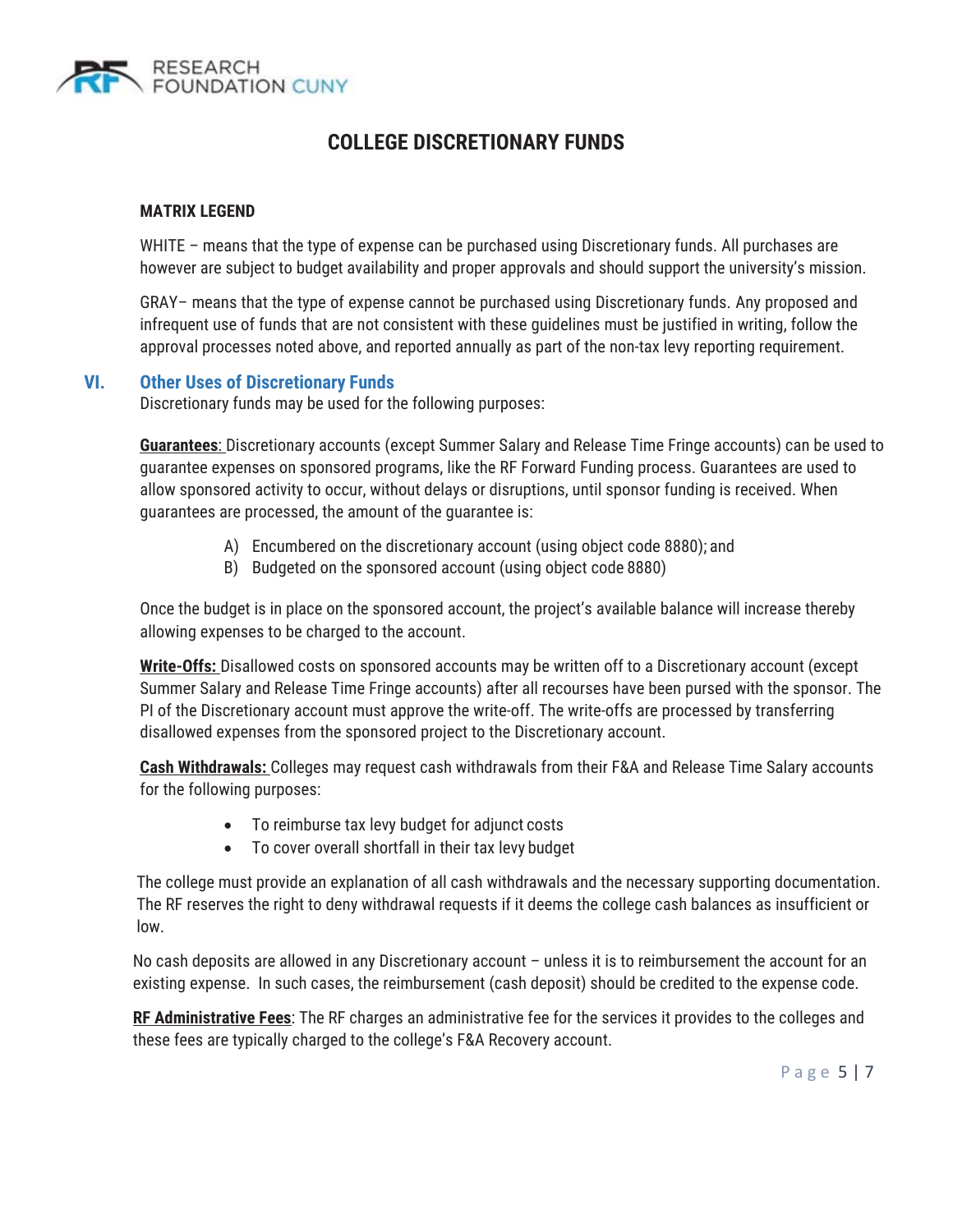

RF's standard administrative fee rates are as follows:

- $\bullet$  Construction 10.50%
- $\bullet$  Personnel services 6.75%
- $\bullet$  Other than personnel services 5.50%
- Subcontracts  $-5.00\%$
- $\bullet$  Independent contractors 5.50%
- $\bullet$  Equipment grants 0%

Administrative fee charges are generated by applying these standard rates to expenses incurred within the sponsored projects (excluding PSC-CUNY) and discretionary accounts. Few expense codes (85xx and 9500) are excluded from the administrative fee calculation.

**Central Allocation Budget (CAB) Fee**: Most colleges are charged a monthly fee to fund the Central Allocation Budget initiative. RF collects this fee from the colleges and most of these funds are directed to the Vice Chancellor for Research, who oversees the CAB initiatives. The annual CAB fee (which is usually \$2.3M) is prorated to the colleges based on their prior year's indirect cost recoveries. The CAB fees are also charged to the college's F&A Recovery account.

**Reconciliation of Outstanding Advances on 9th ledger accounts**: Unreconciled advances which are 90+ days old and lack supporting documentation will be reallocated. Written approval from the GO or VP of Finance (per the CUNY Matrix) will be required to reallocate the advance to a proper expense code (object code 8805 "Other Direct Cost-Expensed Advances"). This written approval will be treated as the supporting documentation needed to transfer these unreconciled items to the proper expense code. Advances that are cost transferred to any agency fund account from other charts/ledgers without proper supporting documentation will also be treated as disallowed expenses. Therefore, cost transfers of advances will automatically require GO or VP of Finance approval to reallocate the advance to a proper expense code.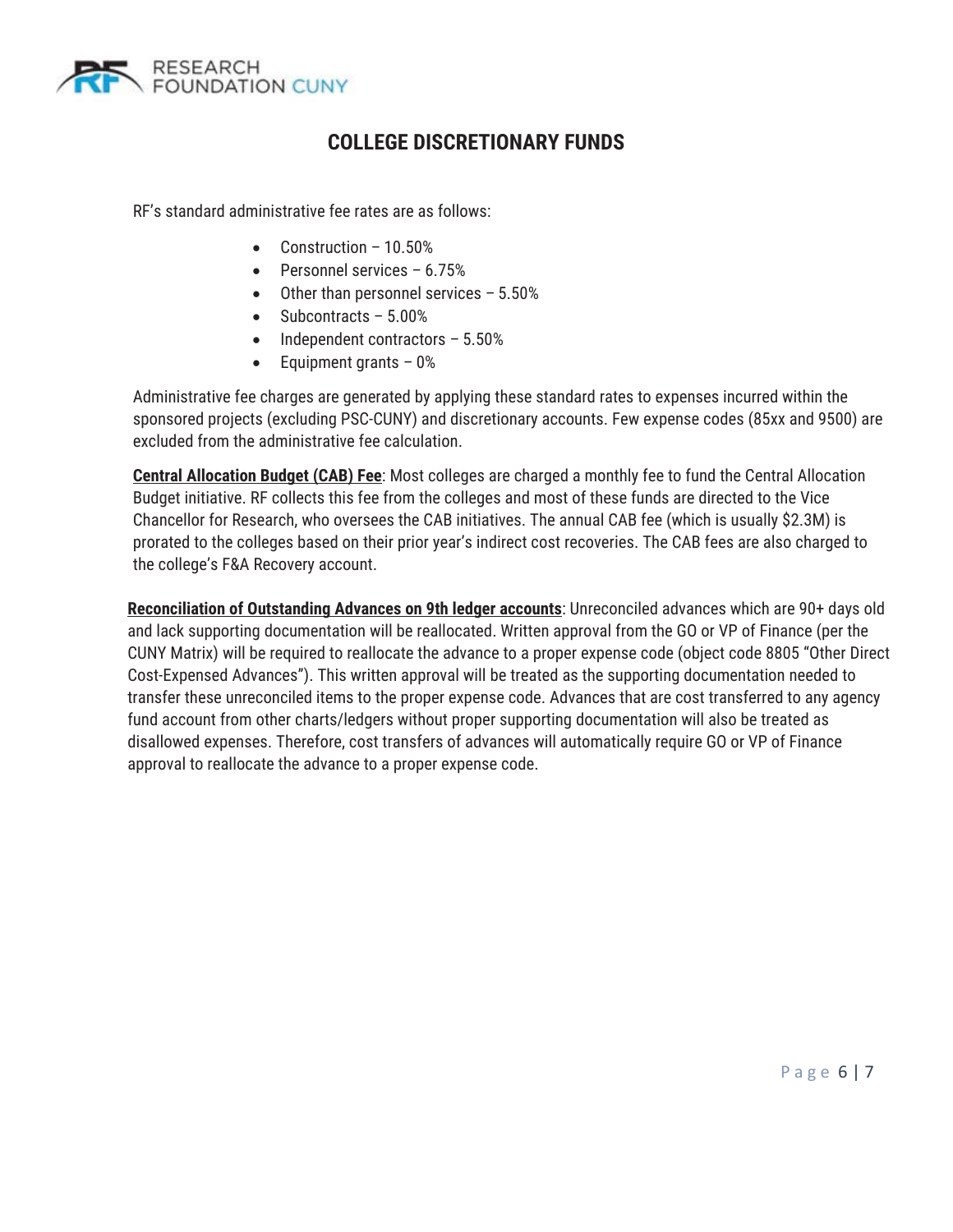

#### **VII. RF Contacts** All questions and inquiries regarding Discretionary accounts should be directed to the Finance Department. **Cynthia Vargas Staff Accountant** 212-417-8553 Cynthia Vargas@rfcuny.org Baruch, Brooklyn, City, John Jay, Medgar Evers, Queens, Staten Island, York, Bronx, Hostos, LaGuardia, NYC Tech, **Firdos Yassin** School of Law, Guttman **Assistant Project Administrators** 212-417-8568 Firdos Yassin@rfcuny.org Lisa Lamontagne **Staff Accountant** 212-417-8547 Graduate Center, Hunter, Lehman, Kingsborough, Queensborough, BMCC, CUNY Central, All Vice Chancellors, Lisa Lamontagne@rfcuny.org UAPC, Macaulay Honor's College, Advance Science Research **Ghenet Ghebrehiwet** Center, School of Professional Studies, School of Journalism, School of Public Health, Institute for Local **Assistant Project Administrators** 212-417-8548 Governance, CUNY School of Labor and Urban Studies Ghenet Ghebrehiwet@rfcuny.org

| Selma Wei                               |                           |
|-----------------------------------------|---------------------------|
| <b>Assistant Project Administrators</b> | General support for teams |
| 212-417-8539                            |                           |
| Selma Wei@rfcuny.org                    |                           |

Rafael Ahumada **General Accounting Manager** 212-417-8521 Rafael Ahumada@rfcuny.org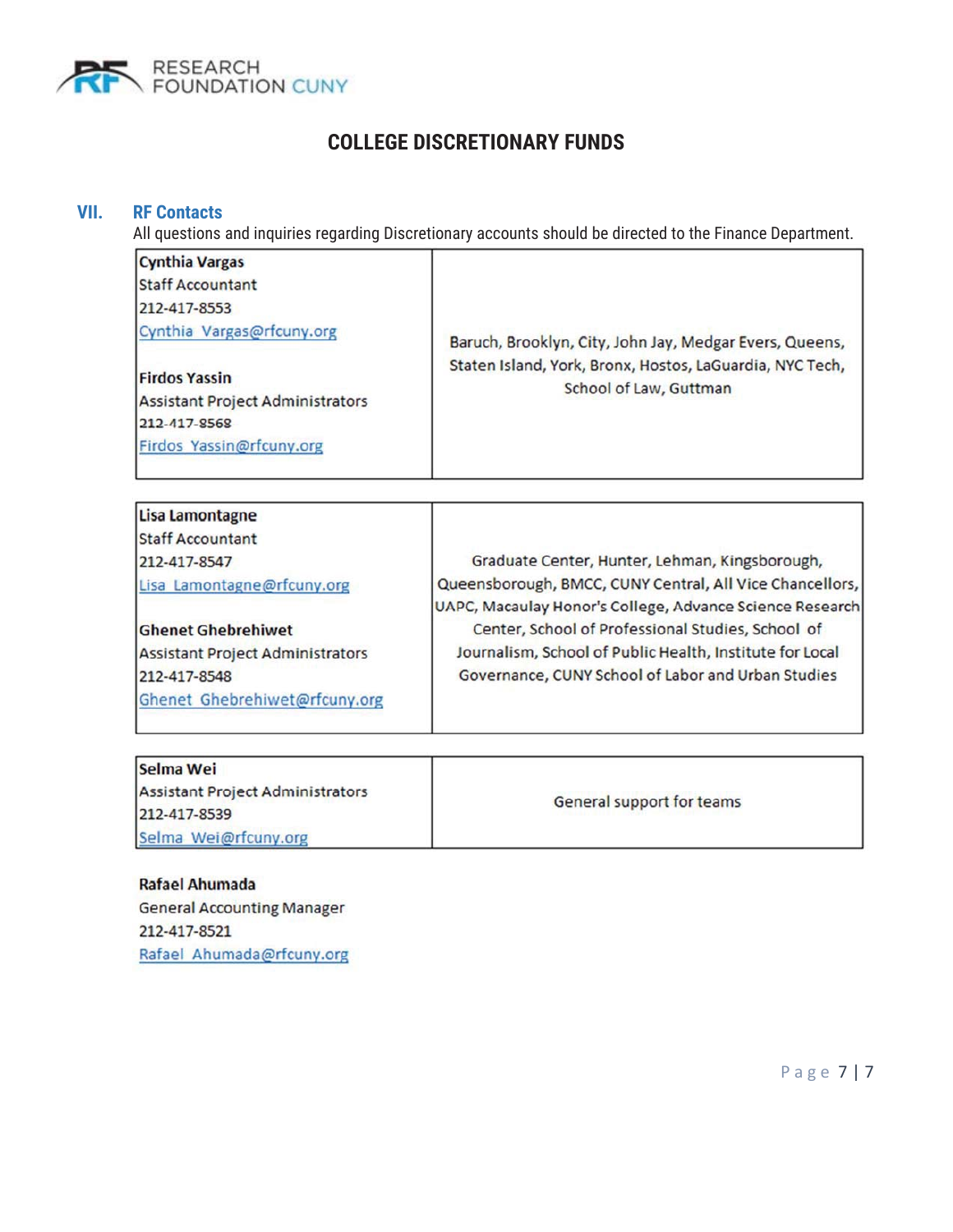| <b>Expense Category</b>          | <b>Type of Expenses</b>                                                                                                                                                                                             | WHITE = expense is allowed<br><b>GRAY</b> = expense is not allowed |
|----------------------------------|---------------------------------------------------------------------------------------------------------------------------------------------------------------------------------------------------------------------|--------------------------------------------------------------------|
| <b>Salaries &amp; Benefits</b>   | Salaries and benefits of CUNY employees to support CUNY's<br>academic and administrative operations; any AEC or Foundation<br>funding must be in accordance with the Foundation and AEC<br>Guidelines, respectively |                                                                    |
|                                  | Salaries and benefits of CUNY employees to support the<br>Foundation's or AEC's operation, in accordance with the<br>Foundation and AEC guidelines, respectively                                                    |                                                                    |
|                                  | Salary supplements (in accordance with CUNY policy and<br>Foundation guidelines)                                                                                                                                    |                                                                    |
|                                  | Temporary housing for faculty and staff (refer to Publication 15-<br>B (2017), Employer's Tax Guide to Fringe Benefits)                                                                                             |                                                                    |
|                                  | Bonuses (in accordance with CUNY policy and Foundation<br>Guidelines)                                                                                                                                               |                                                                    |
|                                  | Personal loans<br>Presidential housing allowance                                                                                                                                                                    |                                                                    |
| Alcohol                          | Alcoholic beverages                                                                                                                                                                                                 |                                                                    |
| <b>Auxiliary</b>                 | Management of auxiliary services (should be self-supporting)                                                                                                                                                        |                                                                    |
| Awards<br>non-monetary & nominal | Employee certificates, plaques, etc. (follow State policy for State<br>funds or NYC's Directive 6 for City funds)<br>Student certificates, plaques, etc.                                                            |                                                                    |
| <b>Consultants</b>               | Program related or professional consultant, speakers, performer<br>or guest lecturer                                                                                                                                |                                                                    |
| <b>Contributions</b>             | Political contributions                                                                                                                                                                                             |                                                                    |
|                                  | Sponsorship of community organizations (tables and events)                                                                                                                                                          |                                                                    |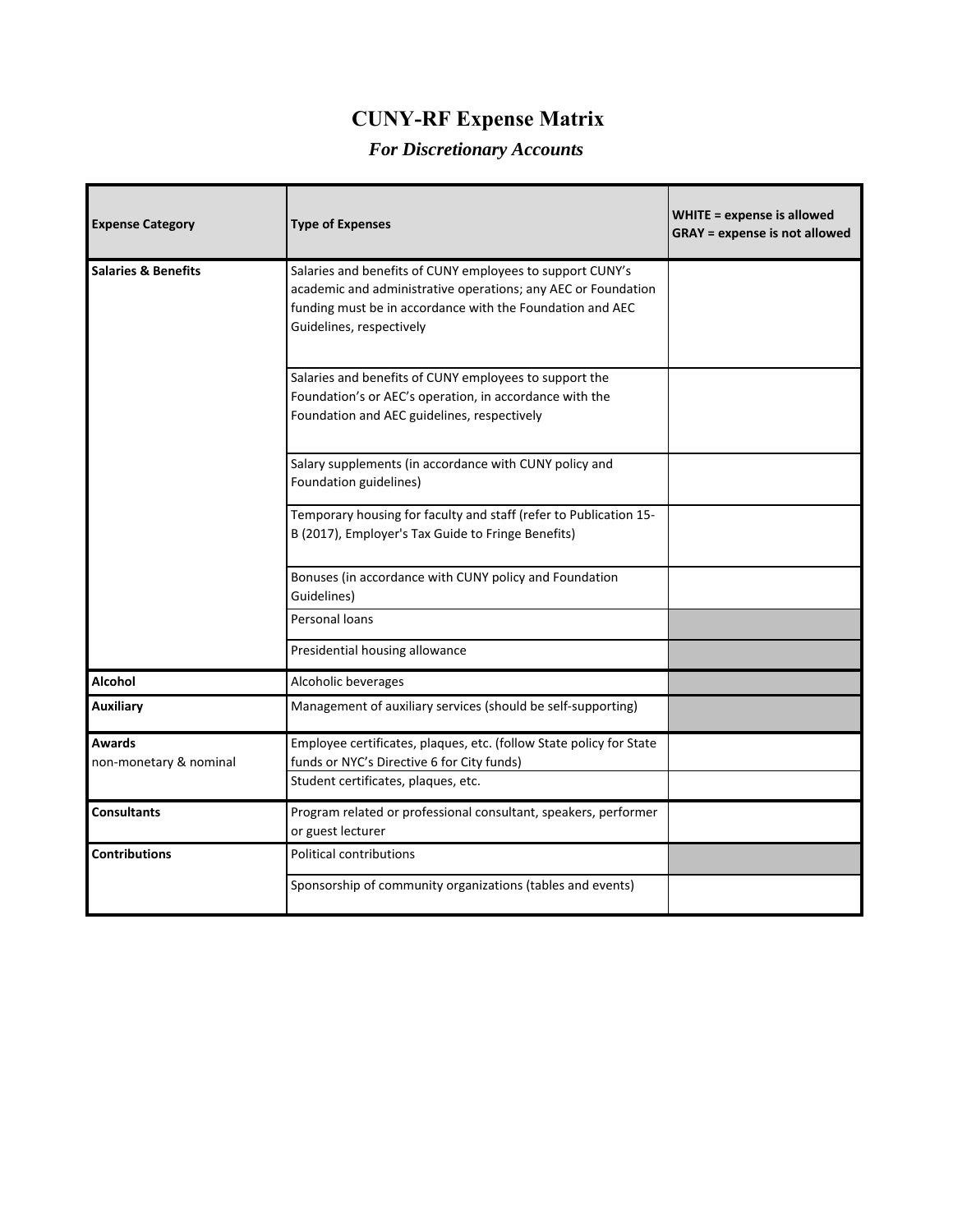| <b>Expense Category</b>                                            | <b>Type of Expenses</b>                                                                                                                                                                              | WHITE = expense is allowed<br><b>GRAY</b> = expense is not allowed |
|--------------------------------------------------------------------|------------------------------------------------------------------------------------------------------------------------------------------------------------------------------------------------------|--------------------------------------------------------------------|
| <b>Conferences</b><br>See below for related<br><b>Travel costs</b> | On Site or off site, faculty and staff retreats, conferences, training<br>seminars, etc. (job related and must specifically advance<br>University's or the separately-incorporated entity's mission) |                                                                    |
|                                                                    | On site or off site, student retreats, conferences, etc. (related to<br>University's academic or administrative business)                                                                            |                                                                    |
|                                                                    | External conferences (if pre-approved and related to position at<br>CUNY or separately incorporated entity)                                                                                          |                                                                    |
|                                                                    | Community-sponsored programs, conference, continuing<br>education courses (pre-approved & job related)                                                                                               |                                                                    |
| <b>Hardware &amp; Software</b>                                     | Software, printers and copiers, computer and other electronic<br>devices                                                                                                                             |                                                                    |
| <b>Entertainment</b>                                               | Musicians/performers at fundraising, community development,<br>faculty and staff recognition receptions (see Commencement<br>exception below in Student Related section)                             |                                                                    |
|                                                                    | Instructional purposes (e.g., theater, dance, music)                                                                                                                                                 |                                                                    |
| <b>Flowers</b>                                                     | Instructional purposes (e.g., horticulture)                                                                                                                                                          |                                                                    |
|                                                                    | Congratulatory/funeral employee and immediate family members<br>student, donor, community or business partner                                                                                        |                                                                    |
|                                                                    | For receptions (see Commencement exception below in Student<br>Related section)                                                                                                                      |                                                                    |
| <b>Food &amp; Refreshments</b>                                     | Offsite business1 meals (not while in travel status)                                                                                                                                                 |                                                                    |
|                                                                    | Departmental refreshments (use by offices and departments<br>such as coffee)                                                                                                                         |                                                                    |
|                                                                    | Meals at onsite business meetings (tax levy - Guidelines for Meals<br>Served on Premises for Business Meetings)                                                                                      |                                                                    |
|                                                                    | Program-related food purchases                                                                                                                                                                       |                                                                    |
| University's mission.                                              | 1 A business meal is defined, as a meal that includes more than one person and has substantive and bona fide business purpose deemed essential to the                                                |                                                                    |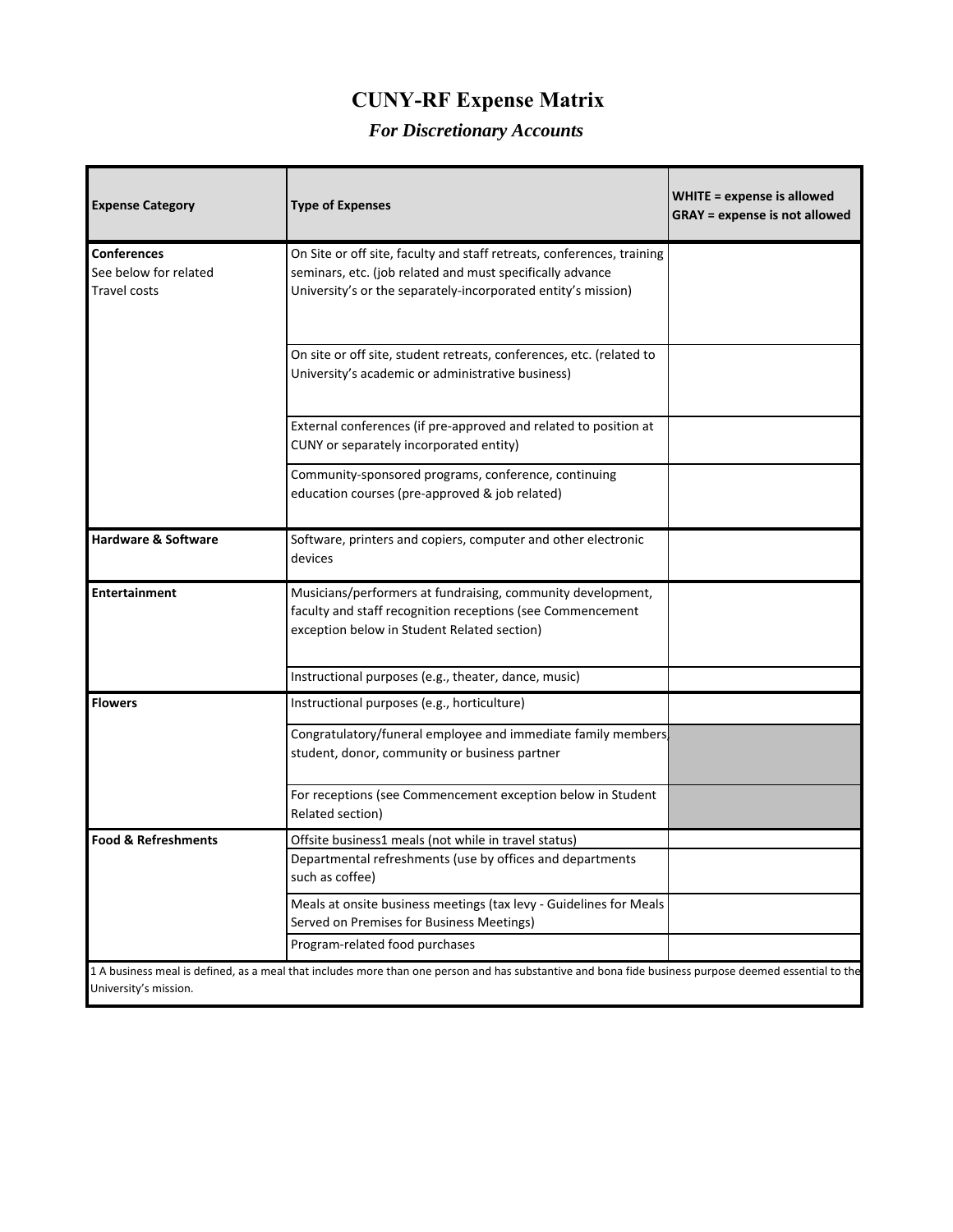| <b>Expense Category</b>                                                                                | <b>Type of Expenses</b>                                                                                                                                                                                                                                                                                                | <b>WHITE = expense is allowed</b><br><b>GRAY</b> = expense is not allowed |
|--------------------------------------------------------------------------------------------------------|------------------------------------------------------------------------------------------------------------------------------------------------------------------------------------------------------------------------------------------------------------------------------------------------------------------------|---------------------------------------------------------------------------|
| <b>Gifts, Giveaways &amp; Prizes</b><br>(cash, gift cards, gift items with<br>no services in exchange) | Employee personal/appreciation/memorial/retirements, special<br>occasions/incentives (may be considered a taxable fringe benefit<br>- refer to IRS Publication 5137)                                                                                                                                                   |                                                                           |
|                                                                                                        | Incentives to students to encourage participation in mission-<br>related activities (must be minor in value, have a legitimate<br>business purpose {e.g., educational/research}, cannot be given<br>out arbitrarily and all students participating should be treated in<br>the same manner; may have tax implications) |                                                                           |
|                                                                                                        | At fundraising, community relations or other receptions<br>celebrating CUNY's faculty or staff                                                                                                                                                                                                                         |                                                                           |
| Lobbying                                                                                               | Outside lobbying consultants (centrally coordinated and<br>approved per CUNY policy)                                                                                                                                                                                                                                   |                                                                           |
| Maintenance, Repairs &<br><b>Operations</b>                                                            | Equipment, materials and supplies                                                                                                                                                                                                                                                                                      |                                                                           |
|                                                                                                        | Maintenance, repair and minor construction projects                                                                                                                                                                                                                                                                    |                                                                           |
| <b>Memberships</b>                                                                                     | Institutional and individual professional memberships (benefits<br>CUNY and not individual)                                                                                                                                                                                                                            |                                                                           |
|                                                                                                        | Professional license/certifications (if condition of employment)                                                                                                                                                                                                                                                       |                                                                           |
|                                                                                                        | Entertainment and recreational memberships (e.g., health, golf,<br>tennis or county clubs)                                                                                                                                                                                                                             |                                                                           |
|                                                                                                        | Social/business club memberships (e.g., Economic, University<br>club, etc.) if primarily used for University business such as<br>institutional advancement                                                                                                                                                             |                                                                           |
| Office Décor                                                                                           | Decorations (holiday, flowers, other)                                                                                                                                                                                                                                                                                  |                                                                           |
|                                                                                                        | Art, decorative items for lobbies, common areas, public spaces<br>(CUNY property)                                                                                                                                                                                                                                      |                                                                           |
|                                                                                                        | Pictures, artwork and decorative items for individual offices                                                                                                                                                                                                                                                          |                                                                           |
| <b>Personal Expenses</b>                                                                               | Purchases of or goods or services for personal use and that has<br>no benefit to the University (e.g., child care and pet care services,<br>non-business meals)                                                                                                                                                        |                                                                           |
| <b>Promotional Materials</b>                                                                           | Promotional materials at recruitment events                                                                                                                                                                                                                                                                            |                                                                           |
|                                                                                                        | Promotional materials at internal CUNY conferences and events<br>(attended mostly by CUNY employees)                                                                                                                                                                                                                   |                                                                           |
|                                                                                                        | Promotional materials at meetings or events with external parties<br>to promote the University                                                                                                                                                                                                                         |                                                                           |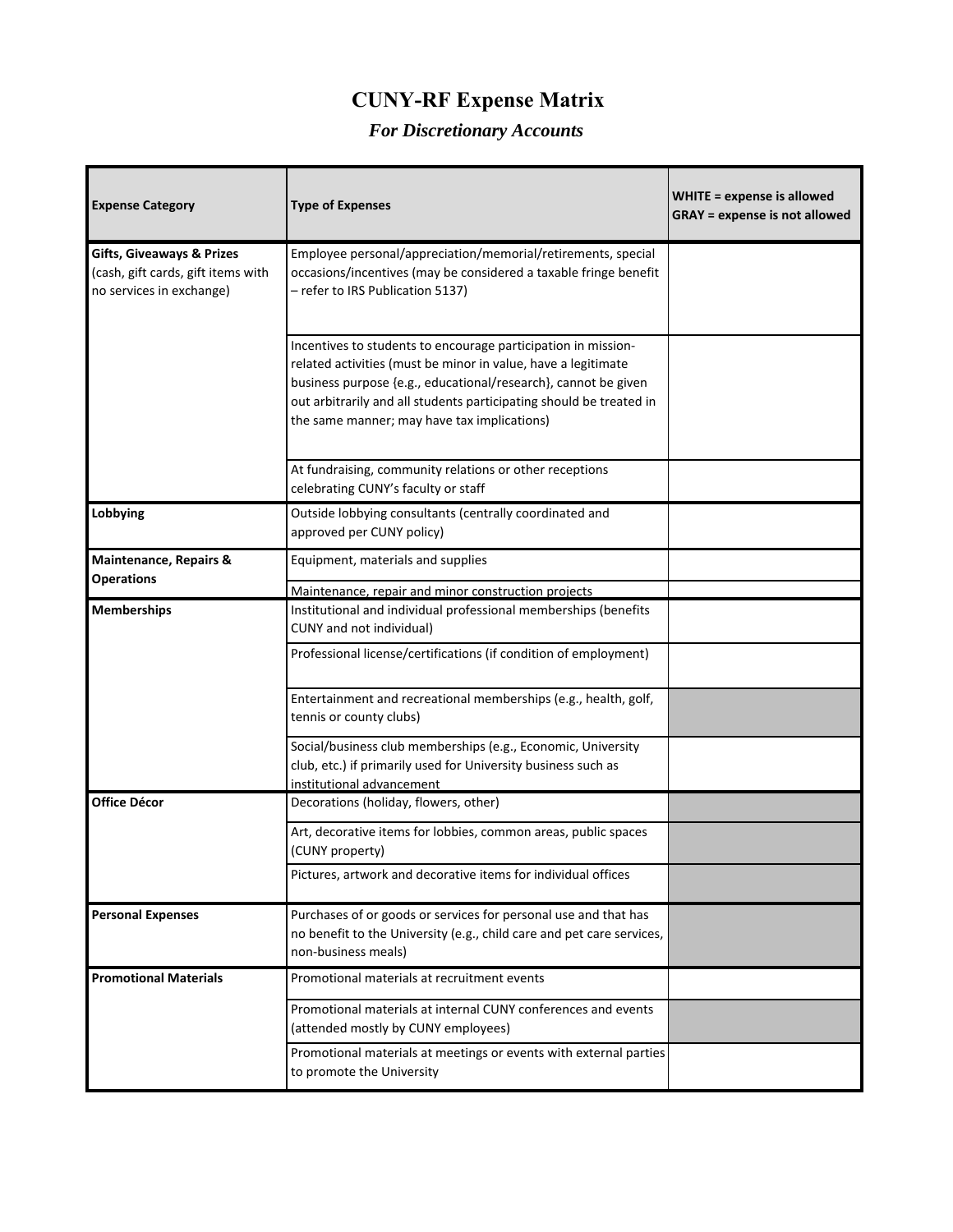| <b>Expense Category</b>            | <b>Type of Expenses</b>                                                                                                                                                                                        | WHITE = expense is allowed<br><b>GRAY</b> = expense is not allowed |
|------------------------------------|----------------------------------------------------------------------------------------------------------------------------------------------------------------------------------------------------------------|--------------------------------------------------------------------|
| <b>Presidential Housing</b>        | Presidential housing costs (refer to CUNY's Executive<br>Compensation policy for allowable costs)                                                                                                              |                                                                    |
| <b>Public Relations</b>            | Fundraising activities (personnel, consultants, mailings, etc.)                                                                                                                                                |                                                                    |
|                                    | Donations for name recognition, sponsorship of social events,<br>etc.                                                                                                                                          |                                                                    |
|                                    | Student recruitment and other publicity advertising                                                                                                                                                            |                                                                    |
| <b>Receptions</b>                  | Fundraising events (can be combined with retirement or<br>welcome)                                                                                                                                             |                                                                    |
|                                    | Community development events                                                                                                                                                                                   |                                                                    |
|                                    | Employer Incentive or Recognition Programs (if using State funds<br>must follow Section XIV.5 of the Guide to Financial Operations<br>manual or if using City funds must follow Directive 6)                   |                                                                    |
|                                    | Other employee work related achievement or employee morale<br>building event                                                                                                                                   |                                                                    |
|                                    | Personal recognition events such as birthdays, weddings, baby<br>showers, housewarming                                                                                                                         |                                                                    |
| Recruitment                        | <b>Executive search costs</b>                                                                                                                                                                                  |                                                                    |
|                                    | Candidate travel (to/from interview - refer to NYS and NYC travel<br>policies for tax levy)                                                                                                                    |                                                                    |
|                                    | Meals and food supplies at interview/meetings                                                                                                                                                                  |                                                                    |
|                                    | Moving expenses (must be included in offer letter - State funded<br>must follow State policy and City funded costs must follow<br>Directive 6 - refer to IRS Publication 521)                                  |                                                                    |
| <b>Scholarships &amp; Stipends</b> | Scholarships or waivers from tax levy funds if approved by the<br>Board and/or State or City funding has been designated<br>specifically for payment of tuition (must coordinate with financial<br>aid office) |                                                                    |
|                                    | Scholarships from non-tax levy sources (must coordinate with<br>financial aid office)                                                                                                                          |                                                                    |
|                                    | Stipends (tax levy must follow CUNY guidelines, and AEC funds<br>must follow AEC guidelines)                                                                                                                   |                                                                    |
| <b>Subscriptions</b>               | Higher education, profession-related publications (if not available<br>through college library electronic subscriptions)                                                                                       |                                                                    |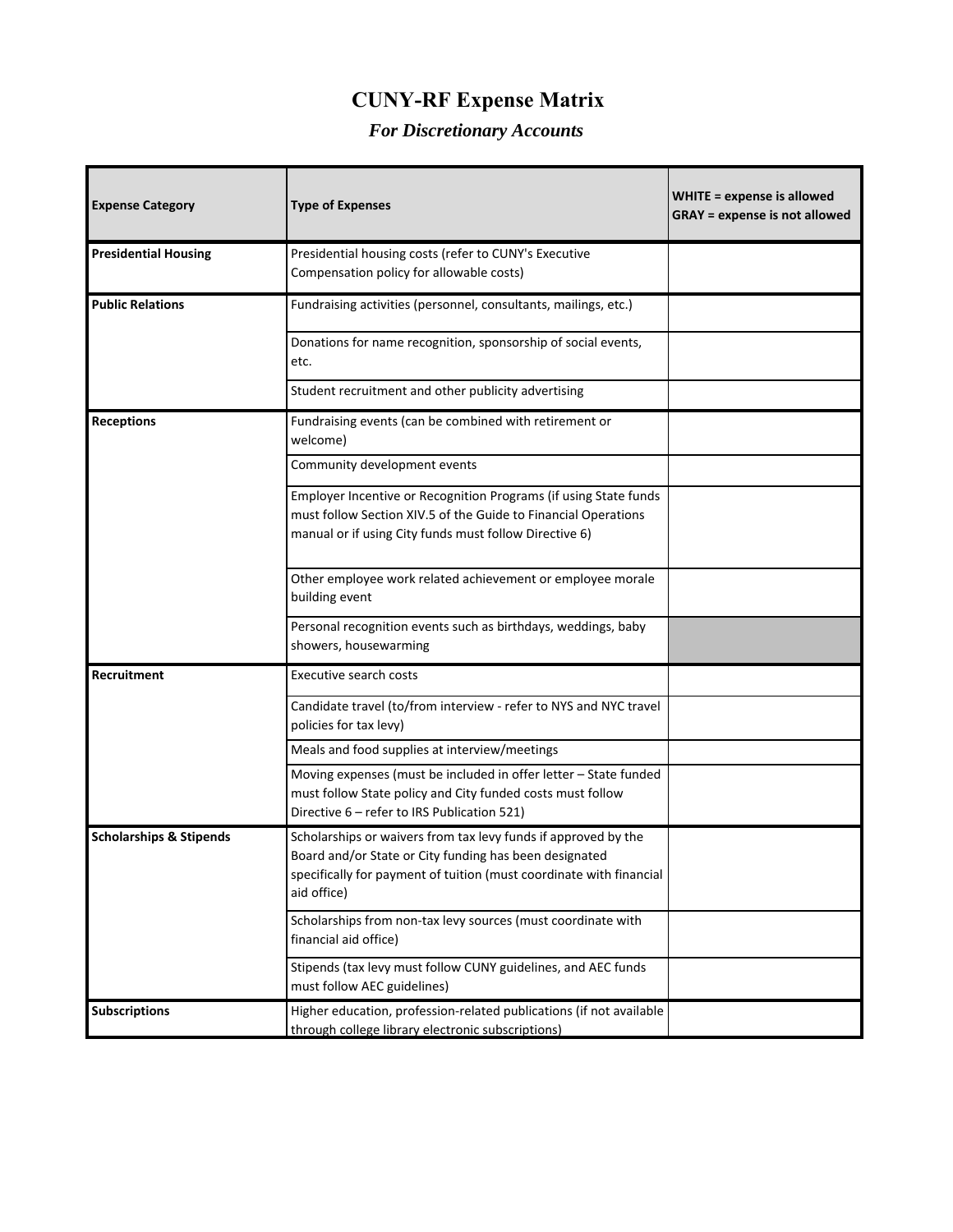| <b>Expense Category</b>                                                                                                                         | <b>Type of Expenses</b>                                                                                                                                                                                       | WHITE = expense is allowed<br><b>GRAY</b> = expense is not allowed |
|-------------------------------------------------------------------------------------------------------------------------------------------------|---------------------------------------------------------------------------------------------------------------------------------------------------------------------------------------------------------------|--------------------------------------------------------------------|
| <b>Student Related</b>                                                                                                                          | Freshman, transfer and other student orientation                                                                                                                                                              |                                                                    |
|                                                                                                                                                 | Student conferences and retreats, workshops, etc. with mission-<br>related programs                                                                                                                           |                                                                    |
|                                                                                                                                                 | Commencement (space rental, refreshments, flowers,<br>entertainment, diplomas, etc. - Auxiliary "Surplus" funds can be<br>used if approved by the AEC Board as noted in the AEC<br>guidelines)                |                                                                    |
|                                                                                                                                                 | Food supplies for department orientations, formal receptions,<br>related to program & department graduation events                                                                                            |                                                                    |
|                                                                                                                                                 | Pre-approved student travel (related to course, program or job<br>duties)                                                                                                                                     |                                                                    |
| <b>Supplies</b>                                                                                                                                 | Common area breakroom2 supplies and equipment (tax levy -<br>water filtration systems, cups for water, soap, and maintence<br>and replacement of standard appliances such as microwaves and<br>refrigerators) |                                                                    |
|                                                                                                                                                 | Office, cleaning, maintenance and program supplies and materials                                                                                                                                              |                                                                    |
| A breakroom is a room that is accessible to all employees in an office setting where they may go to share a meal in the absence of a cafeteria. |                                                                                                                                                                                                               |                                                                    |